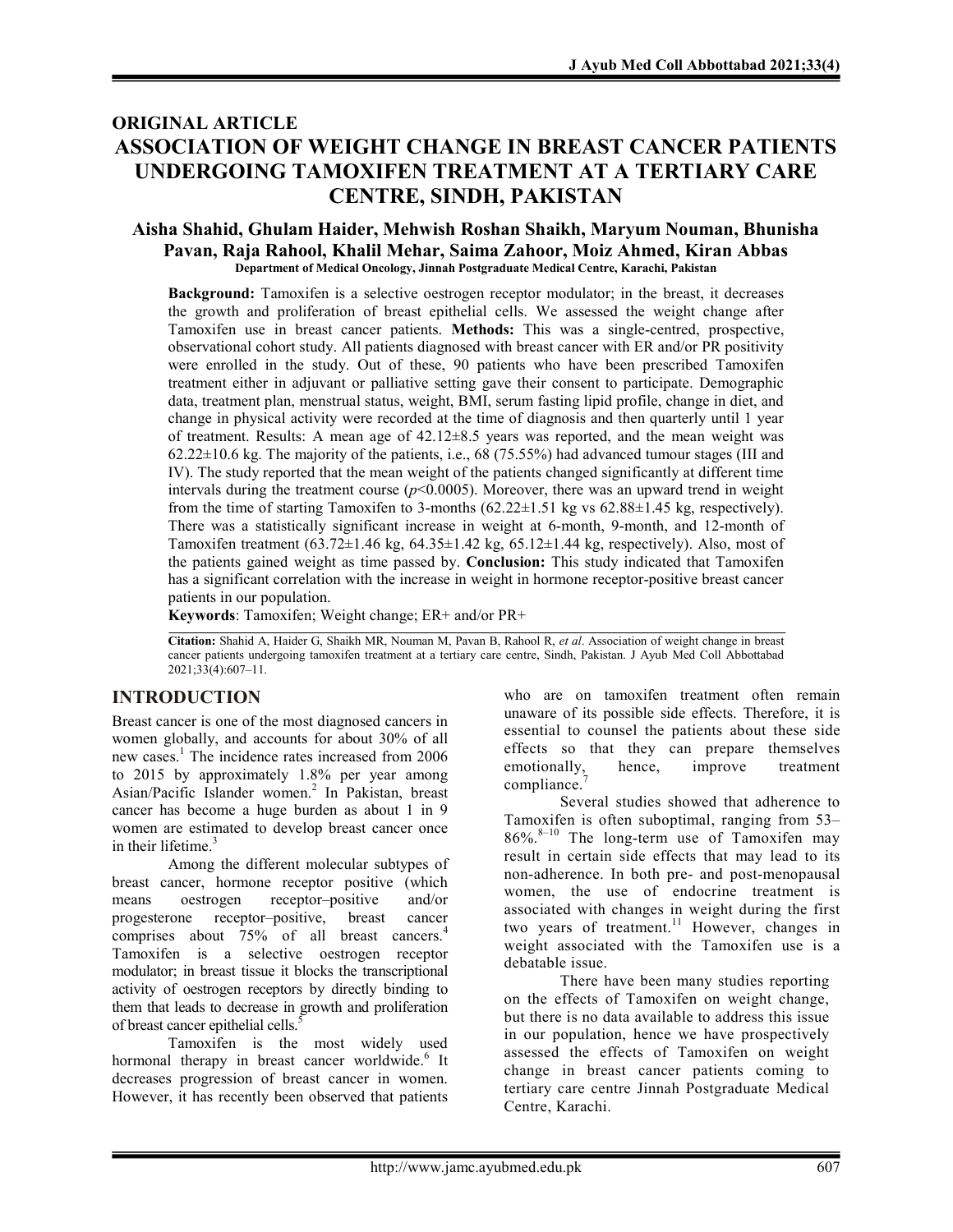## MATERIAL AND METHODS

This was a cohort study conducted at the Oncology Ward of Jinnah Postgraduate Medical Center, the largest public sector tertiary care hospital in Karachi. All patients referred to oncology ward of Jinnah Postgraduate Medical Center, Karachi, Pakistan between June 21, 2017 to July 1, 2019 for the diagnosis and management of breast cancer participated in the study. Patients were selected using non-probability convenience sampling technique. Ethical approval from Institutional Review Board (IRB) was taken from JPMC Research Department. The inclusion criteria for the present study was histologically proven breast cancer patients who presented at Oncology Department, JPMC during the study period between 2017 and 2019. Informed verbal and written consent were procured from the patients prior to the data collection process.

Data was collected using a pre-defined pro forma and retrieved patient's sociodemographic profile, tumour site, and histological grade at the time of diagnosis. Weight and height of patients were also recorded at each follow-up visit, which was measured by a trained nursing staff who had an experience of more than 5 years and was blinded to the objectives of the study. Electronic weight machines and inch tape were used to measure weight and height, respectively. Baseline laboratory tests, lipid profile tests, and tamoxifen dose and compliance of the patients were also registered. Any change in diet or physical activity were self-reported by the patients. The patients were asked to maintain a diary of their routine activities and their daily diet. Any adverse events or effects were recorded.

Initially 250 patients diagnosed breast cancer patients with hormone positive status were enrolled in the study. Out of these 90 patients participated in this study who were started on Tamoxifen either in adjuvant or in palliative setting. The patients were followed up for a year and their weight, serum fasting lipid profile, change in diet and change in physical activity were observed during their visit at baseline then 3, 6, 9 and 12 months. The weight changes were correlated with the time period during Tamoxifen study.

Data were analysed through SPSS version 20 using Repeated Measure ANOVA with a Greenhouse-Geisser correction to observe statistical significance between the weight changes and period of Tamoxifen treatment. A  $p$ -value of <0.05 was set as statistical cutoff for significance.

## **RESULTS**

We included ninety patients in this study. The mean age and standard deviation (SD) of the patients was found to be 42.12 (8.5) years and mean weight (SD) was 62.22 (10.6) kg. Majority of the patients, i.e., 68 (75.55%) belonged to advanced tumour stages (III and IV) and more than half of them were pre-menopausal 56 (62.22%). Table 1 summarize the detailed demographics of participants of the study. Table-2 indicates the mean weight of the patients at the time of diagnosis (62.22 kg), 3 months (62.88 kg), 6 months (63.72 kg), 9 months  $(64.35 \text{ kg})$ , and 12 months  $(65.12 \text{ kg})$  of Tamoxifen treatment.

Table-3 demonstrates the results of repeated measures ANOVA with a Greenhouse-Geisser correction. The statistical test determined that mean weight differed significantly between timepoints {F  $(1.529, 136.059) = 36.265, p<0.0005$ . Post hoc tests using the Bonferroni correction revealed that there is an increase trend in weight from the time of starting Tamoxifen to 3-months of its treatment  $(62.22 \pm 1.51 \text{ kg})$ vs 62.88±1.45 kg, respectively), which was statistically significant ( $p = .044$ ). The test also revealed that there is statistically significant increase in weight at the 6 month, 9-month, and 12-month of Tamoxifen treatment  $(63.72 \pm 1.46 \text{ kg}; \ p=0.000, \ 64.35 \pm 1.42 \text{ kg}; \ p=0.000,$ 65.12 $\pm$ 1.44 kg;  $p=0.000$ , respectively. Figure-1 demonstrates the number of patients with the change in weight at different time intervals of Tamoxifen treatment. The weight changes were divided into four categories namely weight loss (less than -1 kg), stable (between -1 and 1 kg), moderate weight gain (more than 1but less than 4 kg) and severe weight gain (more than 4 kg). During the Tamoxifen treatment when the weight of the patients is measured at 3 months, Weight (3mo.); only 5 patients had weight loss, 63 had stable weight, 20 had a moderate weight gain and 2 of them suffered severe weight gain. Measurements at  $6<sup>th</sup>$  months Weight (6mo.): reveal that out of 90 patients, 5 were still in weight loss category, 31 were stable, 48 had a moderate weight gain and 6 gained weight more than four kilograms. Study at the ninth months and twelfth month showed that number of patients in the categories of weight loss and severe weight gain remained more or less the same. The trend in latter half year change drastically. Number of patients with the stable weight at  $6<sup>th</sup>$  and  $12<sup>th</sup>$  month were only 16 and 10, respectively. The number of patients with weight gain of one to four kilograms grew to 60 and 64, respectively.

Table-4. shows mean weight (SD) at diagnosis, 3 months, 6 months, 9 months, and 12 months of treatment was assessed according to the Stage of cancer, it revealed that the mean weight of patients with stage 4 remains stable until 6 months of Tamoxifen treatment. It also shows that there is significant increase trend in weight from 6 months to 9 months and then from 9 months to 12 months (*p*-value  $\leq 0.05$ ). In postmenopausal women, the mean weight + at diagnosis, 3 months, 6 months, 9 months, and 12 months of treatment was  $64.3 + 15.2$  kg,  $63.9 + 13.2$  kg,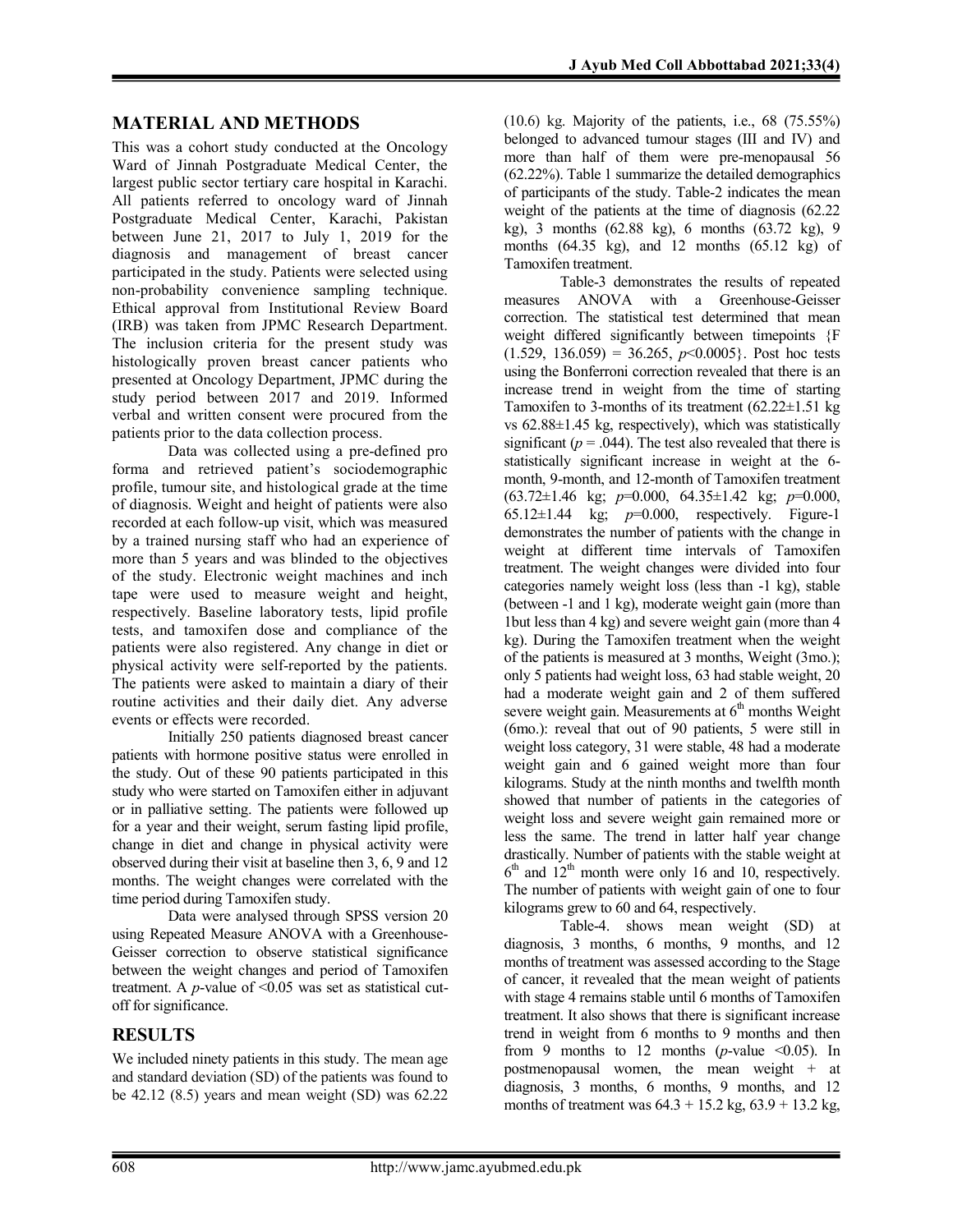$64.7 + 14.5$  kg,  $65.5 + 13.6$  kg, and  $65.9 + 13.0$  kg, respectively. Post-menopausal women were heavier than pre-menopausal women. Furthermore, in this study the increase in weight has no correlation with change in physical activity and change in diet  $(p. \text{ value} > 0.05)$ . Additionally, with Tamoxifen there was significant reduction in fasting serum cholesterol by 32.29mg/dl at 12 months ( $p$ < 0.05). Moreover, there was significant reduction in Triglyceride & Low-density lipoprotein level by 42.19 mg/dl and 24.11 mg/dl at 12 months  $(p<0.05)$  respectively. However, no significant difference was observed in High density lipoprotein level at 12 months after using Tamoxifen.

Table-1: Demographic& clinical history of patients (n=90)

| Age (years)                                   | $42.12 \pm 7.98$  |
|-----------------------------------------------|-------------------|
| Body Weight, kg                               | $62.22 \pm 14.29$ |
| Height, cm                                    | $153.02 \pm 6.76$ |
|                                               |                   |
| Age groups                                    |                   |
| $<$ 40                                        | 25 (27.78%)       |
| 40-45                                         | 40 (44.44%)       |
| >45                                           | 25 (27.78%)       |
| <b>Stage</b>                                  |                   |
| Ī                                             | 2(2.22%)          |
| H                                             | 20 (22.22%)       |
| Ш                                             | 46 (51.11%)       |
| IV                                            | 22 (24.44%)       |
| <b>BMI</b>                                    |                   |
| < 18.5                                        | 6(6.67%)          |
| 18.5-24.9                                     | 30 (33.33%)       |
| >25                                           | 54 $(60\%)$       |
| <b>Menopausal Status at time of Diagnosis</b> |                   |
| Pre-menopausal                                | 56 (62.22%)       |
| post-menopausal                               | 34 (37.78%)       |
| <b>Number of Pregnancies</b>                  |                   |
| $\theta$                                      | 11 (12.22%)       |
| 1                                             | 7(7.78%)          |
| $\overline{c}$                                | 11 (12.22%)       |
| >3                                            | 61 (67.78%)       |

Table-2: Mean Weight + SD of participants at diagnosis and follow-ups.

| <b>Time Interval</b>    | Mean $\pm$ St. D  |
|-------------------------|-------------------|
| Weight (dx)             | $62.22 \pm 14.29$ |
| Weight $(3 \text{ mo})$ | $62.88 \pm 13.74$ |
| Weight $(6 \text{ mo})$ | $63.72 \pm 13.84$ |
| Weight $(9 \text{ mo})$ | $64.35 \pm 13.49$ |
| Weight (12 mo)          | $65.12 \pm 13.7$  |

| Table-3: Mean Difference of weight between      |  |
|-------------------------------------------------|--|
| different time intervals of start of treatment. |  |

| time                    | duration                 | mean<br>difference | std.<br>error | significance |
|-------------------------|--------------------------|--------------------|---------------|--------------|
| Weight $(dx)$           | Weight (3 mo)            | 0.661              | 0.226         | 0.044        |
| Weight (dx)             | Weight $(6 \text{ mo})$  | 1.5                | 0.3           | < 0.0001     |
| Weight $(dx)$           | Weight $(9 \text{ mo})$  | 2.133              | 0.356         | < 0.0001     |
| Weight (dx)             | Weight $(12 \text{ mo})$ | 2.906              | 0.449         | < 0.0001     |
| Weight $(6 \text{ mo})$ | Weight $(12 \text{ mo})$ | 1.406              | 0.212         | < 0.0001     |

#### Table-4: Mean distribution of weight at diagnosis, 3 months, 6 months, 9 months & 12 months with respect to Tumor stage & menstrual status of participants

| par ucipants    |                 |                            |                            |                            |                             |
|-----------------|-----------------|----------------------------|----------------------------|----------------------------|-----------------------------|
|                 | weight $(dx)$   | weight<br>$(3 \text{ mo})$ | weight<br>$(6 \text{ mo})$ | Weight<br>$(9 \text{ mo})$ | Weight<br>$(12 \text{ mo})$ |
| Stage 1         | $43 + 9.8$      | $44\pm 7.1$                | $46 \pm 1.4$               | $49.5 \pm 0.7$             | $51.5 \pm 4.9$              |
| Stage 2         | 58.5±14.8       | $60 \pm 14.7$              | $61 \pm 14.8$              | $61.9 \pm 14.8$            | $63.5 \pm 15.1$             |
| Stage 3         | $60.2 \pm 8.5$  | $60.2 \pm 8.6$             | $61.5 \pm 8.1$             | $62.2 \pm 8.9$             | $62.3 \pm 8.7$              |
| Stage 4         | $67.5 \pm 21.6$ | $66.2 \pm 18.2$            | $66.7 \pm 18.3$            | $67.4 \pm 18.6$            | $68 + 18.7$                 |
| pre-menopausal  | $59.3 \pm 13$   | $59.7 \pm 13.8$            | $60.8 \pm 13.2$            | $61.7 \pm 12.9$            | $62.4 \pm 12.7$             |
| post-menopausal | $64.3 \pm 15.2$ | $63.9 \pm 13.2$            | $64.7 \pm 14.5$            | $65.5 \pm 13.6$            | $65.9 \pm 13$               |

#### Table-5: Percentage of patients with reference to change in physical activity and change in diet

| change in physical activity |              |
|-----------------------------|--------------|
| ves                         | $11(12.2\%)$ |
| no                          | 79 (87.8%)   |
| change in diet              |              |
| ves                         | $12(13.3\%)$ |
| no                          | 78 (86.7%)   |



Figure-1: Frequency of patients with weight changes at different time intervals of Tamoxifen Treatment





### DISCUSSION

The positive effects of Tamoxifen use in breast cancer patients and its role in reducing the recurrence rate has made this drug very popular in the treatment of breast cancer. To find out the duration of Tamoxifen therapy that could prove the most effective in breast cancer patients, a collaborative meta-analysis of individual patient data was carried out in 2011 showing that the use of adjuvant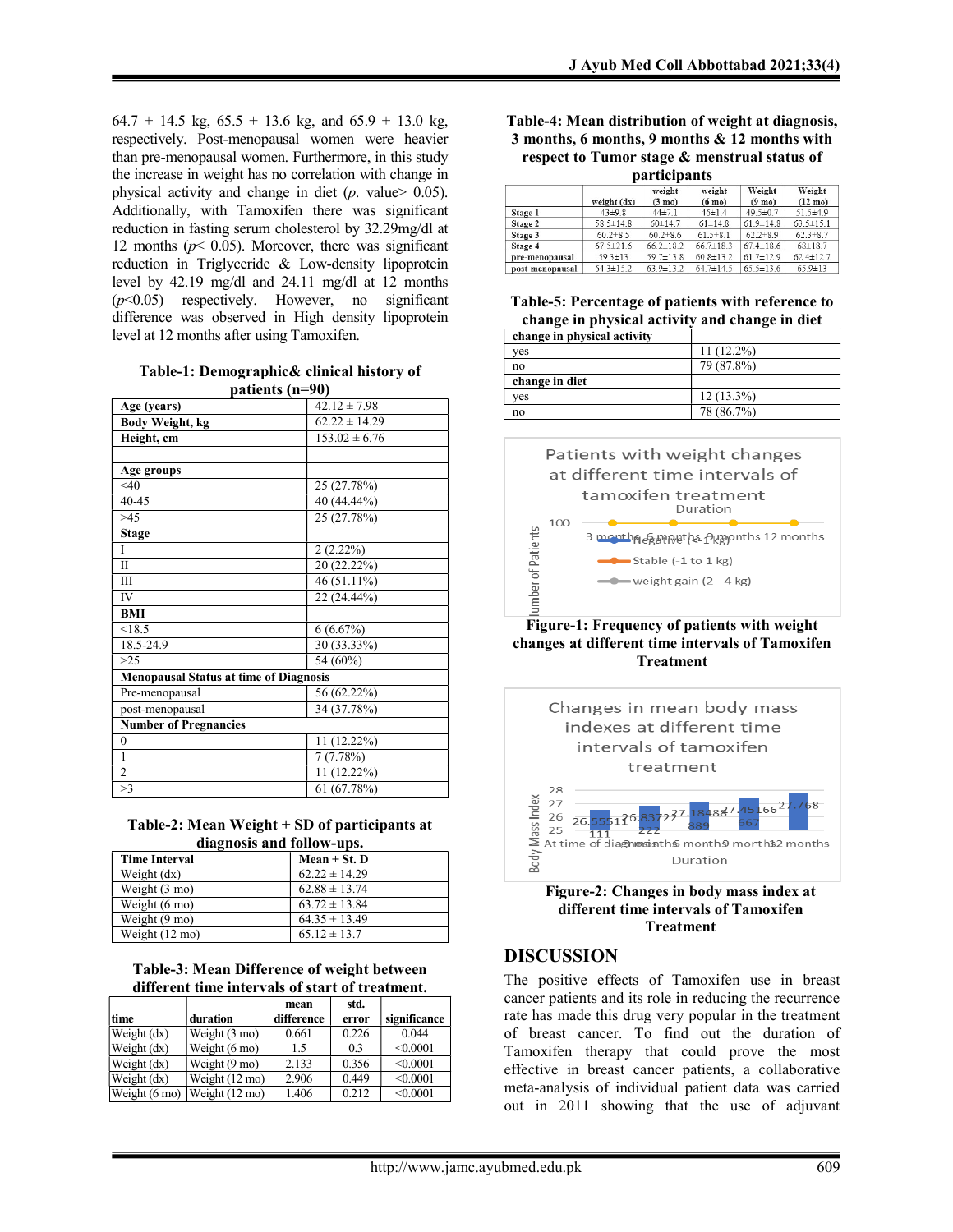Tamoxifen therapy over a period of 5 years greatly reduced the 15-year risk of breast cancer recurrence and death.<sup>11</sup> However, a prolonged therapy means more side effects.<sup>12</sup> Numerous studies have reported the undesirable side effects of Tamoxifen therapy like vision problems, vaginal discharge hot flashes, insomnia, joint aches and weight gain.<sup>13,14</sup>

The studies that have reported the weight gain in the patients on Tamoxifen treatment emphasizes the immense need for studies on the pattern of change in weight over the period of Tamoxifen treatment. However, majority of the research on effects of Tamoxifen overweight and BMI has been conducted in the west, particularly USA, it was important to check the effects of Tamoxifen use in Pakistani population. We conducted a simple cross-sectional study with convenience sampling in the largest tertiary care hospital of Karachi. Therefore, the purpose of this study was to explore the relationship between the rate of weight change during Tamoxifen treatment.

The current study highlighted the significance of tamoxifen in breast cancer treatment and its association with weight gain among patients. A statistically significant relationship between weight gain and women receiving Tamoxifen therapy was observed.

Numerous studies have reported the effect of Tamoxifen on weight and BMI. To the best of our knowledge there are no local studies on the relationship of weight gain and Tamoxifen treatment. However, our findings are consistent with an internationally published study carried out by Nyrop KA and colleagues to assess the association of weight change with endocrine therapy use.<sup>14</sup> Descriptive statistics were used to compare pre- and postmenopausal breast cancer patients. The study reported a significant increase in relative risk of weight gain in premenopausal women. Tamoxifen treatment had weight gain significant at all time intervals up to 3 years. When compared, the weight gain in control group was non-significant at nine months and three years and was only marginally significant at three, twenty-four, and thirty months.

As compared to postmenopausal women the weight gain was greater in premenopausal women on Tamoxifen. Again, there was a statistically significant relationship of the absolute weight gain in the tamoxifen group, in both premenopausal and postmenopausal women (premenopausal  $p<0.01$ , postmenopausal  $p<0.05$ ), but not in the control group.<sup>15</sup> These finding support our study by demonstrating a statistically significant relationship between weight gain and different time intervals of the Tamoxifen treatment.

A study checking the effect of Tamoxifen on body fat distribution was carried out in Korea and found no significant correlation between the two.<sup>16</sup> The subcutaneous and visceral fat thickness was checked via CT in 325 patients who received Tamoxifen vs non-Tamoxifen users and control group. There was no evidence of obesity found in post-operative breast cancer patient on endocrine therapy.

As we have seen that most of these studies were conducted in the west and due to demographic difference results could vary in this region.<sup>17,18</sup> There is a scope of further studies with a controlled group. So, all in all the findings of this study is that there is a statistically significant relationship between the weight change and Tamoxifen treatment.

## **CONCLUSION**

This study shows Tamoxifen has a significant correlation with increase in weight in hormone receptor positive breast cancer patients in our population. Counselling of these patients with respect to this potential side effect and to maintain a healthy weight by balanced diet and exercise is needed.

## AUTHORS' CONTRIBUTION

AS: concept development, data collection, write up, proof reading. GH: Proof reading. All other authors contributed equally.

Conflict of Interest: None declared Source of Funding: nil

### **REFERENCES**

- 1. Bray F, Ferlay J, Soerjomataram I, Siegel RL, Torre LA, Jemal A. Global cancer statistics 2018: GLOBOCAN estimates of incidence and mortality worldwide for 36 cancers in 185 countries. CA Cancer J Clin 2018;68(6):394–424.
- 2. Ghoncheh M, Pournamdar Z, Salehiniya H. Incidence and mortality and epidemiology of breast cancer in the world. Asian Pac J Cancer Prev 2016;17(S3):43–6.
- 3. Athar A. Knowledge, attitude and practices of Pakistani women for early breast cancer detection. Breast 2018;41:S21.
- 4. Xia Y, Fan C, Hoadley KA, Parker JS, Perou CM. Genetic determinants of the molecular portraits of epithelial cancers. Nat Commun 2019;10(1):5666.
- 5. van Seijen M, Lips EH, Thompson AM, Nik-Zainal S, Futreal A, Hwang ES, et al. Ductal carcinoma in situ: to treat or not to treat, that is the question. Br J Cancer 2019;121(14):285–92.
- 6. Thorneloe RJ, Hall LH, Walter FM, Side L, Lloyd KE, Smith SG. Knowledge of potential harms and benefits of tamoxifen among women considering breast cancer preventive therapy. Cancer Prev Res (Phila) 2020;13(4):411–22.
- Yan Y, Zhang L, Tan L, Ma X, Zhang Y, Shao S, et al. Endocrine Therapy for Ductal Carcinoma In Situ (DCIS) of the Breast with Breast Conserving Surgery (BCS) and Radiotherapy (RT): a Meta-Analysis. Pathol Oncol Res 2020;26(1):521–31.
- 8. Raghavendra A, Sinha AK, Valle-Goffin J, Shen Y, Tripathy D, Barcenas CH. Determinants of weight gain during adjuvant endocrine therapy and association of such weight gain with recurrence in long-term breast cancer survivors. Clin Breast Cancer 2018;18(1):e7–13.